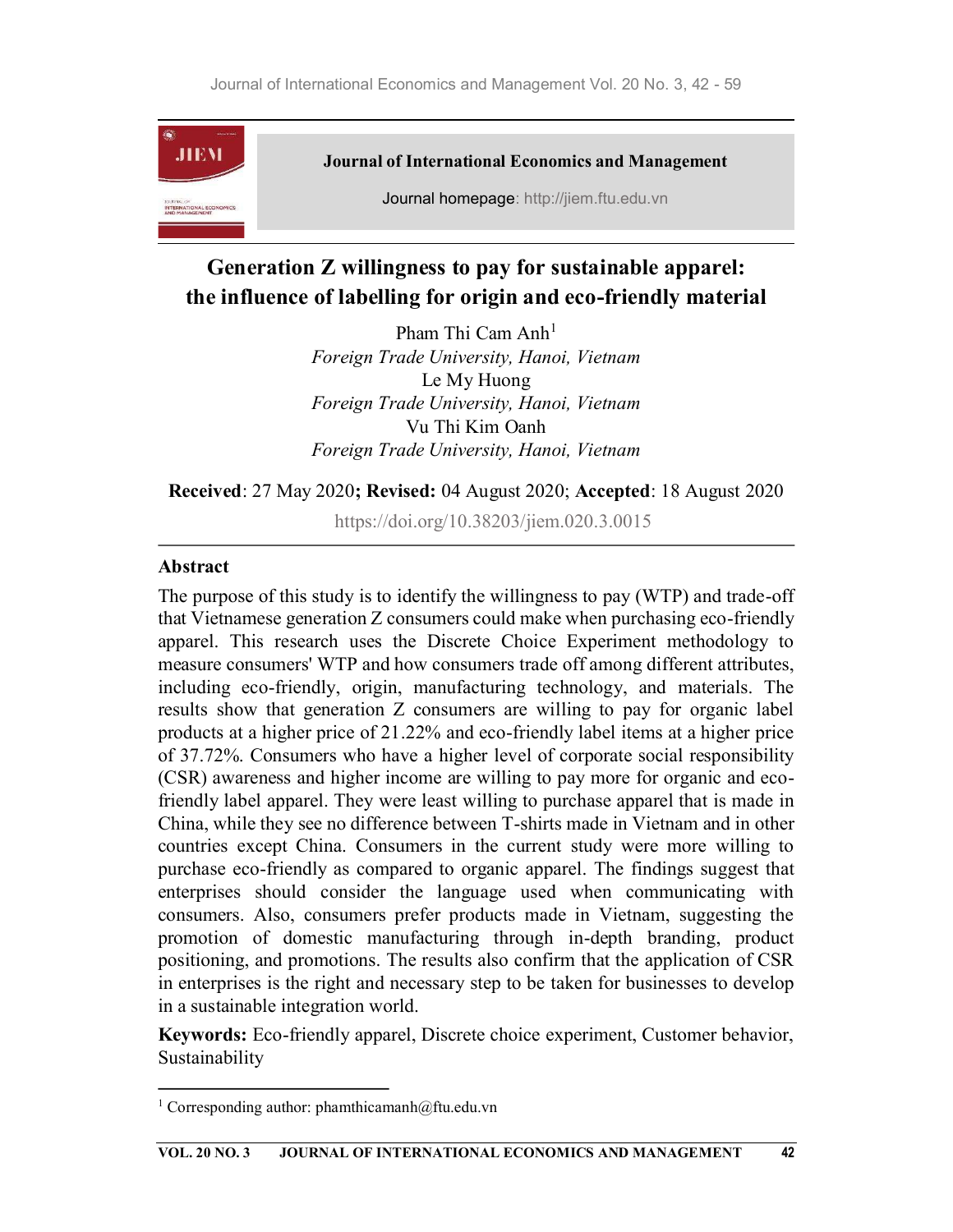# 1. Introduction

After more than 20 years of the "Green Consumer" campaign in the world, the first global survey of consumer expectations for businesses with the participation of 1,000 citizens from over 23 countries shows that environmental safety issues are some of the important factors affecting consumers before making a purchase (Boulstridge et al., 2000). Nowadays, consumers are not only interested in green or eco-friendly products, but also tend to maintain eco-friendly consumption activities (Luzio and Lemke, 2013; Heikkurinen et al., 2019; Pham and Tang, 2020). When consumers tend to consume green, they also expect companies to become ecofriendlier and tend to buy goods or services from brands committed to being environmentally friendly. According to Freeman's (1984) stakeholder theory, consumer is one of the key stakeholders that businesses need to pay attention to. As the end-user of goods and services of the business, shopping and consumption behavior of consumers will directly affect the existence and development of the business.

With the increasing awareness that their consumption decisions impact the environment, consumers are translating their buying decisions. The growing market segment of "ethical consumers" requires strategies to help sustainable apparel producers and retailers make strategic decisions that manage risks and enhance profits. One of the necessary steps is to establish valid information on profile of sustainable apparel consumers, consumer demand, including their willingness to pay (WTP) for eco-friendly produced apparel. WTP is a basic economic concept defined as the amount of money that individuals are willing to forgo to obtain a higher level of a particular attribute.

Vietnamese businesses still pay less attention to eco-friendly garments. Meanwhile, according to the Nielsen's market research, about 80% of Vietnamese consumers are willing to pay more to buy products of the brand "green" and "clean". Also, the awareness and information about brand names that are eco-friendly to Vietnamese consumers are not high. According to research by Bui (2010), from the perspective of consumers, they only name a few famous companies as eco-friendly garment brands. Research in Vietnam on eco-friendly apparel is still limited. Although there have been some studies that clarified the factors which might influence consumers' purchasing behavior and intentions, there is currently no research to quantify consumers' WTP for eco-friendly garments. The common path of the research in Vietnam currently is that it introduces new product attributes or new factors that affect consumers' awareness and intention to consume green products, however, there has not yet been research quantifying customers' intention to consume. Nguyen and Dekhili (2019) investigate the attributes that consumers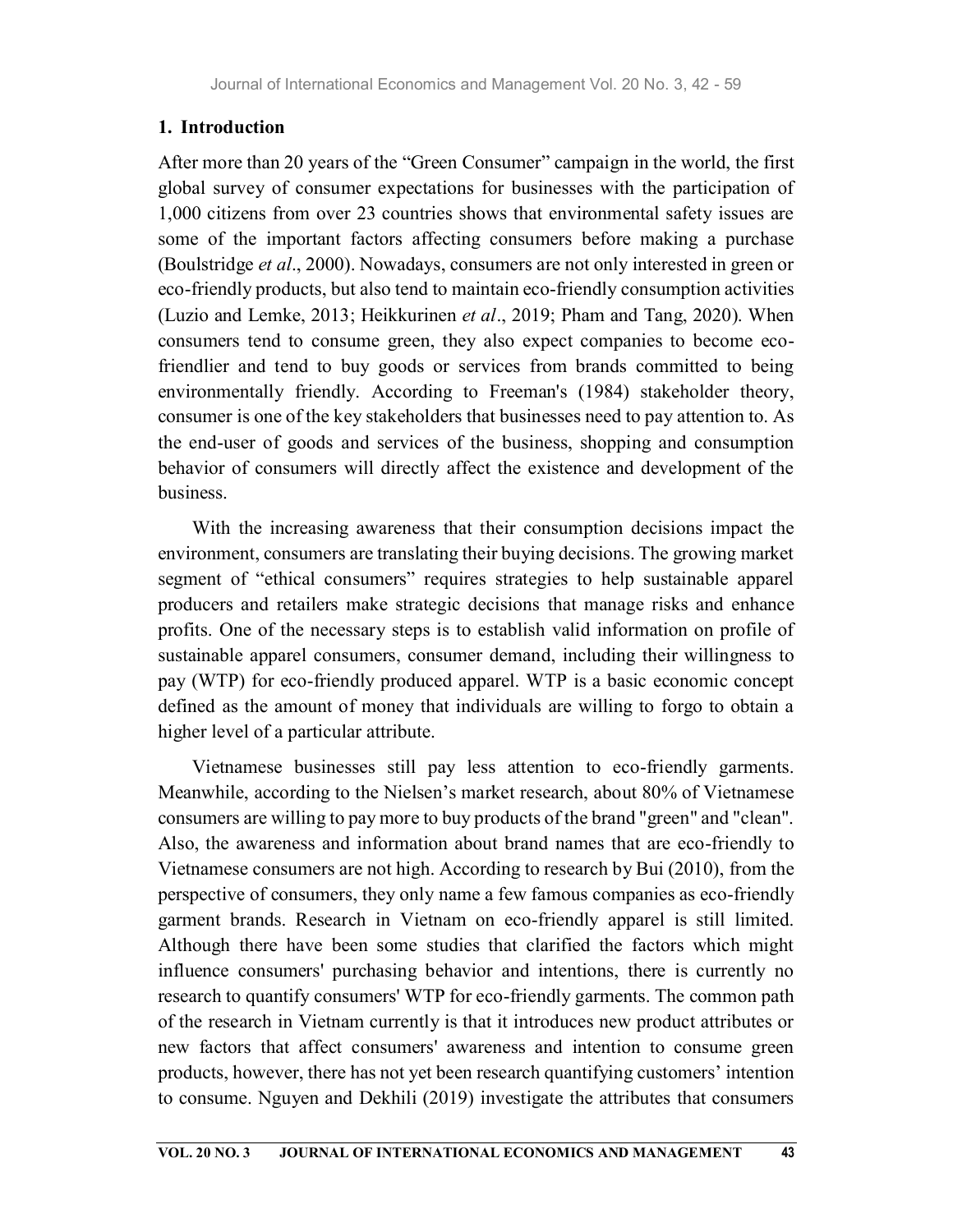are most interested in when buying green consumer products as well as describes the motivations and barriers that shape green consumer behavior. Regarding the concept of green products, consumers who have been interviewed show that they are interested in attributes such as: non-toxic, natural, and biodegradable. The study also identifies barriers to green consumer behavior, including a lack of product information as well as a lack of motivation for consumers to use environmentally friendly products. In the research on consumer behavior, Nguyen and Nguyen (2016) determine five factors that influence the intention of green consumption, including attention to environmental issues, awareness of environmental issues, altruism, social influence and effectiveness. Dang (2017) analyses the readiness to buy domestic garments but has not yet assessed the WTP for environmentally friendly garments.

The primary objective of this research is to determine consumers' WTP for eco-friendly versus conventionally produced apparel. We use discrete choice experiment (DCE) methodology to elicit consumers' WTP for T-shirts produced using organic/eco-friendly and conventional materials and quantify the acceptable trade-off between eco-friendly attributes and other attributes including origin, production technology, and materials. T-shirts were chosen to represent general apparel since this product category is popular, staple and unisex. We also explore the role of apparel attributes, consumers' demographic characteristics, and awareness of CSR in apparel purchase decisions. CSR requires businesses to pursue the determination of balancing between financial performance and their positive impacts on society in terms of environment conservation, labor rights, personnel training, and community development (Pham and Pham, 2019). Consumers who care about CSR are expected to be willing to buy eco-friendly products. The research focuses on generation Z since they are expected to have responsibility to make society the better place.

The paper is organized as follows. First, we review the findings of previous studies related to sustainable apparel consumption. Next, the authors address methods used for eliciting consumers' WTP and trade off among apparel attributes and discuss our implementation of the experiment. We then present model results. Discussion of the results and their implications for the apparel industry are presented. Finally, the authors conclude the paper.

#### 2. Literature review

#### 2.1 Sustainable consumerism and profile of sustainable apparel consumer

The majority of research on the consumers of organic products focuses on food sector, while the number of studies focusing on the sustainable apparel is limited.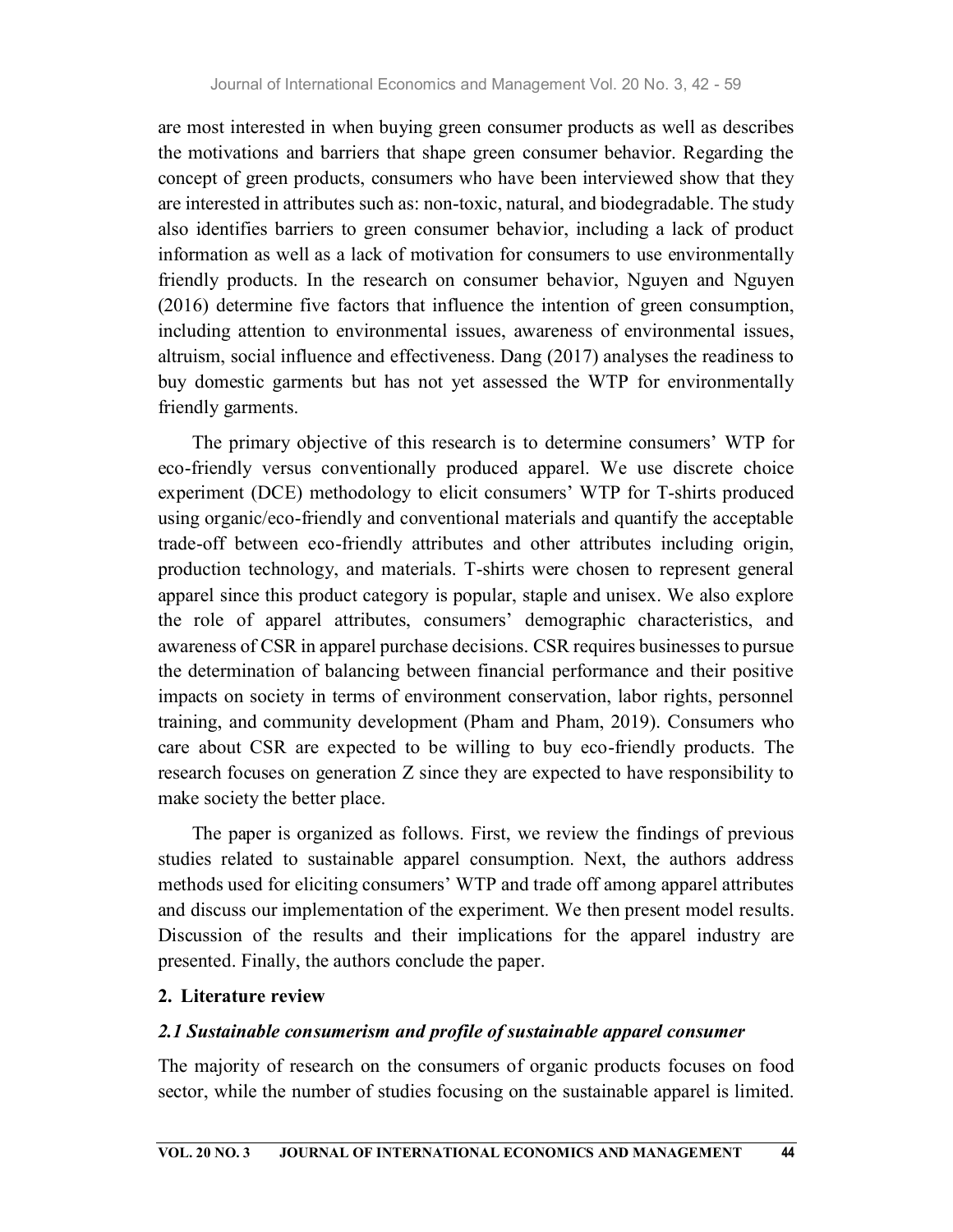There is contradiction in the literature in identifying the impact of ethical issues on purchasing decision. While ethical issues are considered merely playing a role in consumer apparel buying decisions (Joergens, 2006), other researchers agree that ethical issues have a great impact on perceptions and buying intent of sustainable consumers who care about environment impacts and have ecologically conscious ethic. Researchers point out sustainable consumers pay more attention to product credentials than other attributes such as price (Gilg *et al.*, 2005; Peterson *et al.*, 2012; Cowan and Kinley, 2014; Hwang *et al.*, 2015; Ellis *et al.*, 2012). Researchers agree that price and quality play a vital role in consumer purchase decisions (Ellis et al., 2012; Lori, 2017). Besides, other relevant attributes include material/texture, style, origin, and durability (Meyer, 2001).

Researchers find that typical consumers of sustainable apparel products are young, female, well-educated, and married (Arbuthnot, 1977; Banerjee and McKeage, 1994; Laroche et al., 2001). In terms of gender, women are more likely to purchase organic apparel than men, and most women buy for children. However, women are not willing to pay more for the organic attribute (Gam *et al.*, 2010). There is little evidence that demographics such as gender, age, education level, and income have an impact on sustainable apparel purchasing decisions and WTP is reported (McGoldrick and Freestone, 2008; Wang, 2007; Lin, 2010). Nevertheless, attitudes toward environment and sustainable consumerism are reported of creating motivations for buying organic apparel (Lin, 2010). Sustainable consumers are expected to be willing to pay more for eco-friendly produced apparel.

# 2.2 WTP

Several studies have measured consumers' WTP for sustainable apparel. In Lin (2010), more than half of the participants state that they are willing to pay more for eco-friendly produced apparel. Ellis *et al.* (2012) show that consumers are willing to spend 25% more to own an eco-friendly T-shirt. Wang (2007) determines that customers are willing to pay additional 50 to 100% more for organic cotton. McGoldrick and Freestone (2008) find that consumers are willing to pay at least a 6% premium for ethically assured garments. Casadesus-Masanell et al. (2009) find that consumers are willing to pay 6.58 USD more for organic cotton shirts. Lori (2017) points out that consumers are willing to pay an additional 10 USD for an eco-friendly shirt. Except Casadesus-Masanell *et al.* (2009) using internal company data, all mentioned studies used stated WTP elicited from direct survey.

In the present study, discrete choice experiment (DCE) method is chosen to generate stated WTP. DCE is a quantitative methodology used to elicit preferences (Mandeville *et al.*, 2014). DCE bases on the assumption that an individual chooses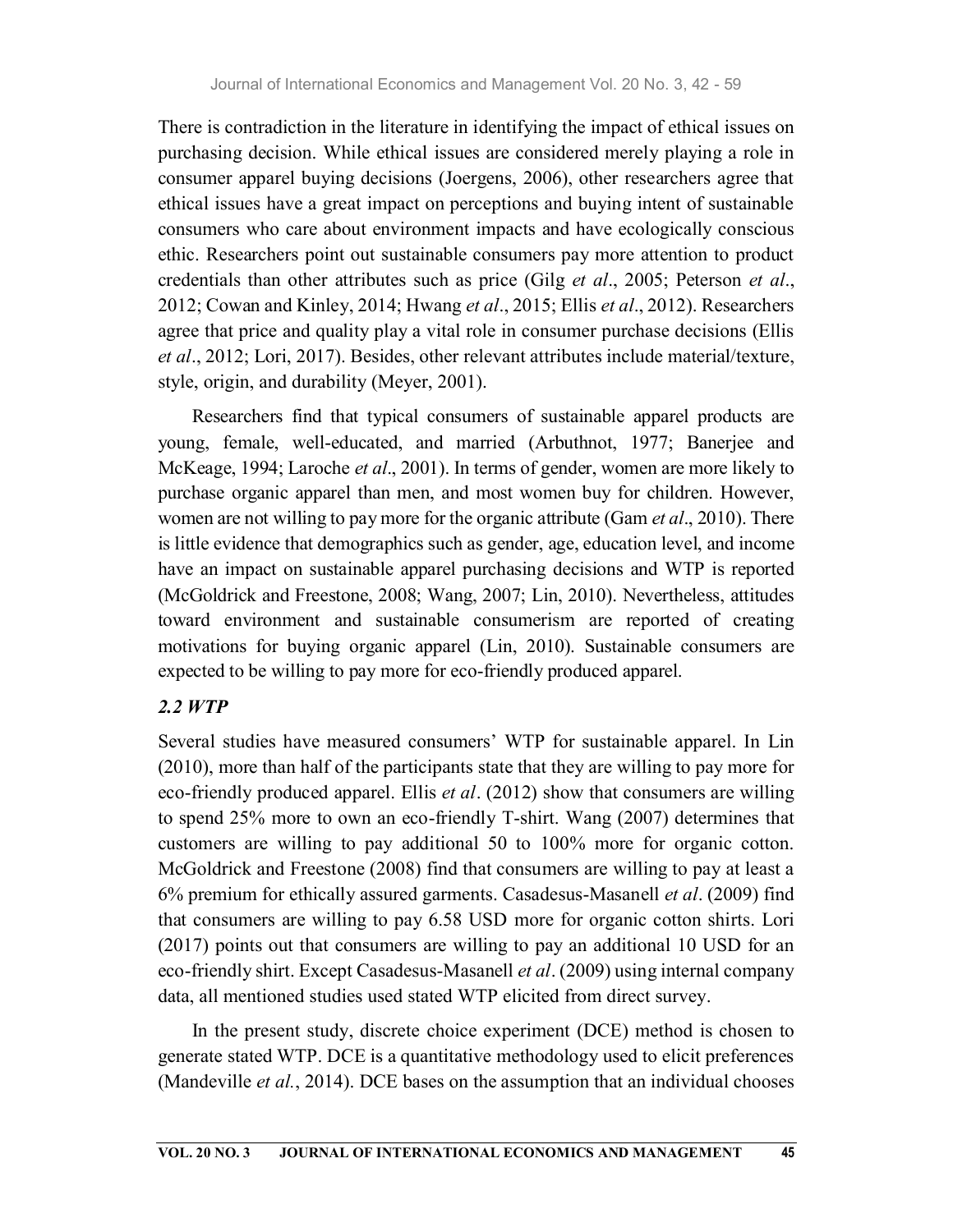a good or service depends on the attributes of that good or service (Hensher *et al.*, 2005). Relative importance of the different attributes influences individual behavior (Lagarde and Blaauw, 2009). DCE provides researchers with trade-off information among the attributes that helps infer what dynamics actually drive the respondents' choices.

The DCE is based on random utility theory and consistent with the work of Lancaster (1966). The main content of random utility theory is that individuals choose goods and services that bring them the highest utility (McFadden, 1986). Lancaster's work proposes that the consumers demand a good or service because of a specific combination of attributes of that good or service (Lancaster, 1966). When people buy a product or service, they will consider the utility they might receive (Tran and Tieu, 2020). Consumers assign weights to each attribute and choose a good or service that has combined attributes to bring them the highest utility (Lancaster, 1966). As such, using random utility theory to examine what consumers derive from good or service attributes fits the context of generation Z consumers' choice toward T-shirt. Apparel consumers tend to choose the hypothetical T-shirt that combines the T-shirt attributes and attribute-levels that bring them the highest utility.

# 3. Methodology

The present study was conducted among generation Z consumers, generally defined as those born 1996 and onwards. In total, 169 consumers were surveyed. The participants were fairly divided among gender with 42.1% were male and 57.9% were female. The consumers' monthly income ranged from less than 50 USD (23.1%) and more than 50 USD (76.9%). In terms of average level of awareness of CSR, young consumers with high awareness of CSR account for 64.5% and those with low awareness of CSR account for 35.5%. Consumers' awareness of CSR was measured by questions in general survey, asking participants about their knowledge of CSR and CSR aspects. The high response rates and the rich diversity of respondents ensured adequate size for subgroup analysis.

# 3.1 Discrete choice design

In order to review context specific attributes and level from conceptual attributes, a number of retailers and retail websites were examined. Also, a focus group with consumers was conducted to refine factors which may influence buying decisions of generation Z consumers. Table 1 summarizes the final attributes that showed the highest influence on consumers' decisions and the attribute levels.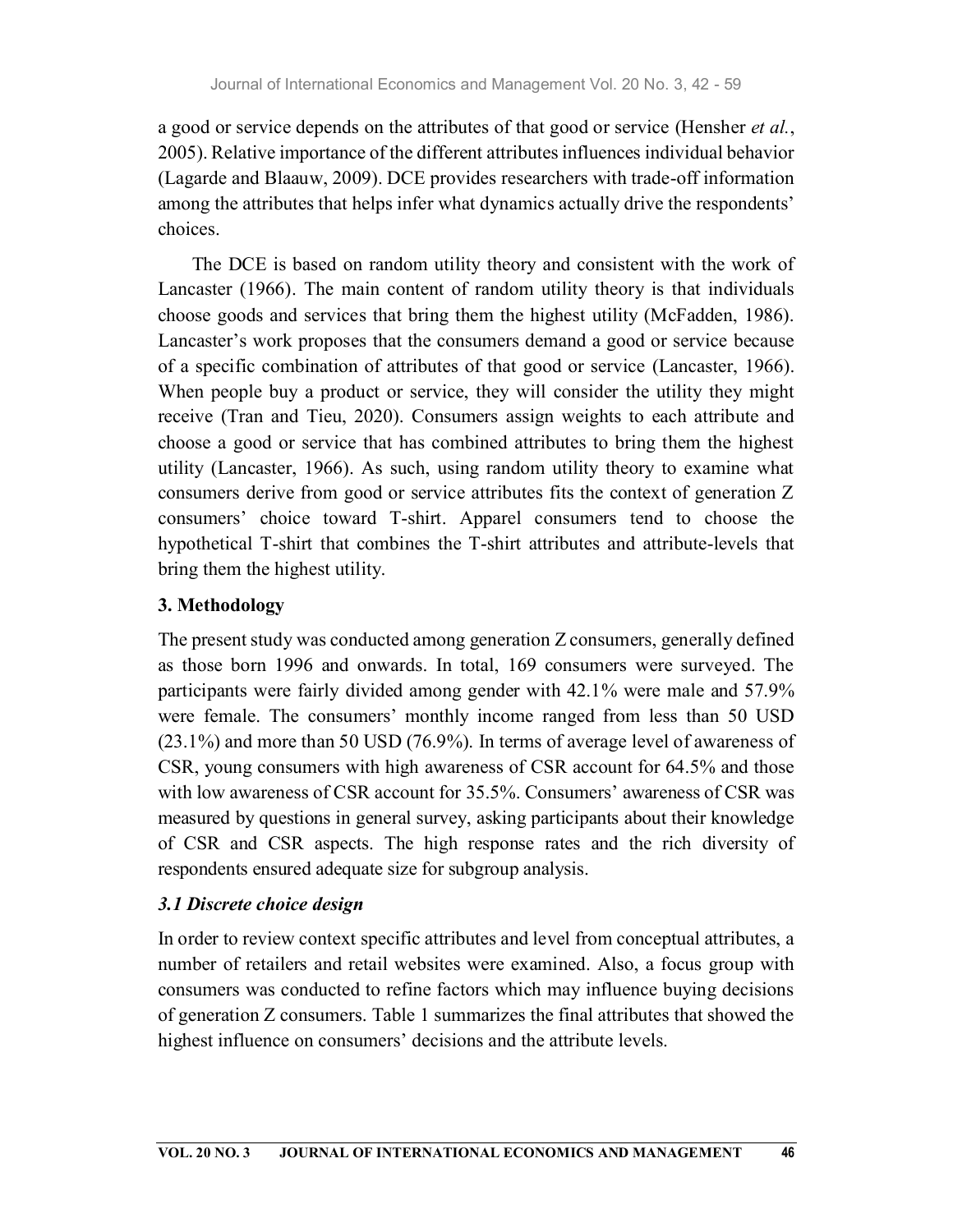| <b>Attributes</b> | <b>Levels</b>           |
|-------------------|-------------------------|
| Label             | Organic                 |
|                   | Eco-friendly            |
|                   | Ordinary                |
| Material          | Wrinkle-resistant       |
|                   | Cooling                 |
|                   | Stretch recovery        |
| Origin            | China                   |
|                   | Imported (except China) |
|                   | Vietnam                 |
| Price             | Increase 20%            |
|                   | Increase $40\%$         |
|                   | Increase 50%            |
|                   | Unchanged               |

Table 1. Attributes and attribute levels

## Source: The Authors' construction

Generic design was employed to elicit the trade-off between different attributes. The choice task profile was comprised of a binary choice which was deliberately label generic as Option A and Option B.

The total number of choice occasions was fixed to guarantee statistical power based on the number of selected attributes and attribute-levels. In pairs, the number of possible combinations of attribute-levels is  $108 (33*41 = 108)$ . Each choice set is comprised of two scenarios. Given the wide range of possible choice sets, the inclusion of all hypothetical sets is not feasible. Therefore, STATA was employed to generate a manageable D-efficiency design that only features a fraction of all possible alternatives. The combination of attribute-levels in each choice task was conducted using the conjoint-related technique - which balances the frequency of appearance of each attribute-level in the overall design and excludes choice sets in which one was apparently superior or inferior in all attributes. Eventually, 14 choice sets (two blocks, 7 choice sets per block) were generated. Each respondent was randomly presented with one block with 7 choice tasks appearing in a random order. Respondents who have completed at least post-secondary education have the cognitive capacity to answer those 7 choice cards (Orme, 1998; DeShazo and Fermo, 2002). To evaluate the reliability of the information provided by respondents, two choice cards with similar content were placed among the seven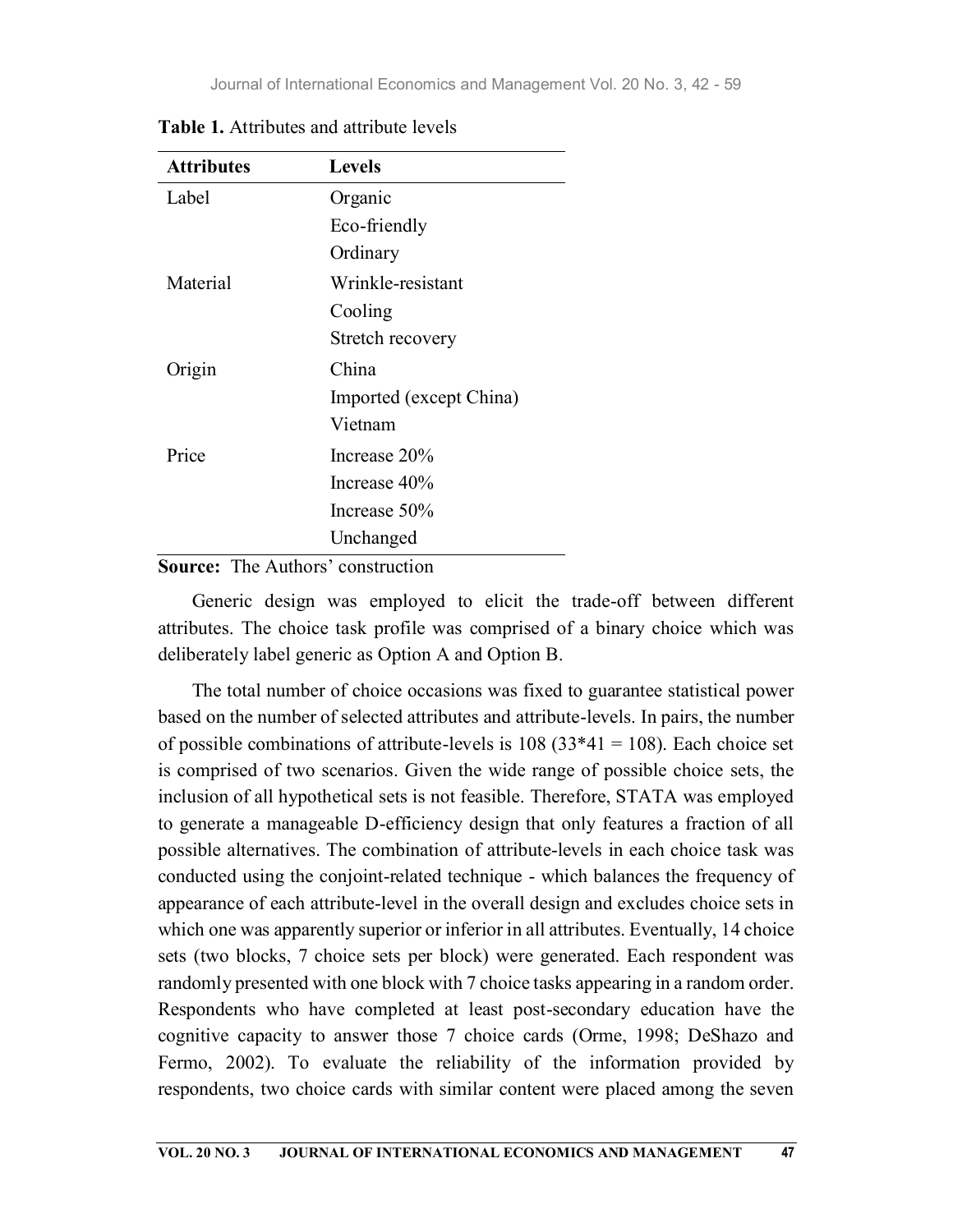choice cards in each block. The similarity of how the respondents answer two identical choice cards ensures the reliability of responses.

A pilot study was carried out to evaluate the comprehension and coverage of shirt attributes and levels. Six respondents participated in this stage. Because the actual test aimed to include representatives from an array of subgroups, the pool of participants was diverse in terms of gender, income and CSR awareness. The results of the pilot test confirmed that respondents were not biased towards a specific attribute-level, hence no adjustments were required of the shirt attributes.

The survey mode was interviewer-administered. With this format, respondents could discuss their choices with enumerators. Following the completion of the supplement survey, each participant continues with discrete choice task.

### 3.2 Data coding

All attribute variables were dummy coded, with the exception of price that was coded as a continuous variable. Price was modelled as a continuous variable with actual attribute-level values input (no change, 20%, 40% and 50%). The estimate parameter of price was interpreted as the value of a percent change in price. For the dummy categorical attribute variables, preferences were modelled relative to some base cases. The base cases were coded as 0. The interpretation of the estimated parameters of dummy categorical variables is the marginal value of a movement from the base case to a defined level.

A total of 205 consumers were surveyed, 21 of which did not partake in the DCE test after completing the general survey and 15 failed the test of reliability. According to the rule-of-thumb of Johnson and Orme (1996), the sample must include a minimum of 72 respondents with seven choice sets per respondent, two scenarios per choice set, and two analysis cells per choice sets ( $N \ge 500*2/7*2 =$ 72). The final sample comprising 169 respondents was sufficient to guarantee appropriate estimation of the main effects. From each respondent, responses for seven choice sets were collected, two of which were identical in content - hence reducing collection to six choice sets per respondent, totalling 2028 observations (169 respondents x 6 choice sets x 2 options for each choice).

### 3.3 Discrete choice design analysis

In the present study, the authors aim to evaluate the extent of influence of the respondent n's characteristic and characteristics of alternatives over the probability that respondent *n* opts for the  $i<sup>th</sup>$  alternative. Hence, the mixed logit (MXL) model was selected since MXL allows heterogeneity of individual preferences for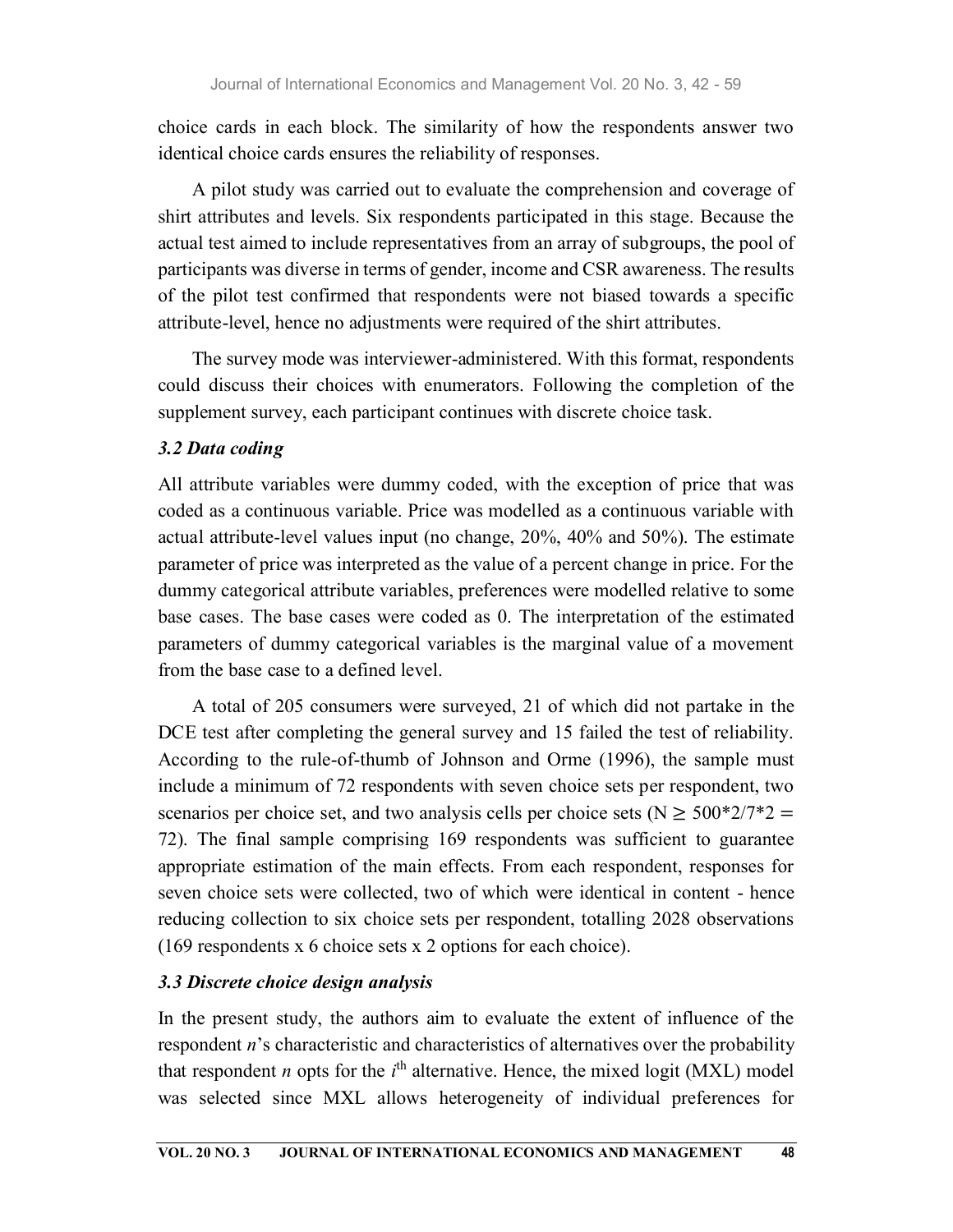attributes among respondents (Mandeville et al., 2014). MXL can provide a high degree of accuracy as it can not only accommodate individual-specific independent variables (Mandeville *et al.*, 2014; McFadden and Train, 2000), but also allow the specified coefficients of attributes randomly distributed among respondents (Louviere et al., 2000). The utility  $U_{ni}$  that a respondent *n* obtains from choosing alternative  $i$  in the MXL is computed using:

$$
U_{ni} = \beta_i x_{ni} + \epsilon_{ni}
$$

in which,  $x_{ni}$  refers to alternative-specific independent variables of the  $i<sup>th</sup>$ the contract of the contract of the contract of the contract of the contract of the contract of the contract of the contract of the contract of the contract of the contract of the contract of the contract of the contract o alternative relative to respondent  $n$  and the individual-specific independent variable characteristics of respondent *n*. The vector of alternative-specific parameters  $\beta_i$  is computed based on the mean utility estimate and the individual-specific deviation from that mean (Lancsar and Louviere, 2008).

#### 4. Results and discussion

#### 4.1 Entire sample analysis

Table 2 provides estimated results of the mixed conditional logit model, with Pseudo  $\mathbb{R}^2$  of 15.6% and reliability of 95%. Attributes including label, material, origin, and prices primarily influence consumers' choices of plain T-shirts. Organic and eco-friendly labels have a statistically positive impact on consumers' utility characteristics of respondent *n*. The vector of alternative-specific parameters  $\beta_i$  is computed based on the mean utility estimate and the individual-specific deviation from that mean (Lancsar and Louviere, 2008).<br>4. 0,787, respectively at 1% level of significance. Two sub attributes taken into consideration are: wrinkle resistance and cooling effect. Wrinkle-resistant material **4. Results and discussion**<br> **4.1 Entire sample analysis**<br> **Table 2** provides estimated results of the mixed conditional logit model, with<br>
Pseudo R<sup>2</sup> of 15.6% and reliability of 95%. Attributes including label, material **4.1 Entire sample analysis**<br>Table 2 provides estimated results of the mixed conditional logit model, with<br>Pseudo R<sup>2</sup> of 15.6% and reliability of 95%. Attributes including label, material,<br>origin, and prices primarily in buying T-shirt. Origin attribute is considered to be influenced by two subgroups which are "made in China" and "imported from countries other than China". Chinese origin has an opposite effect on consumers' utility in choosing T-shirt origin, and prices primarily influence consumers' choices of plain T-shirts. Organic<br>and eco-firendly labels have a statistically positive impact on consumers' utility<br>when buying T-shirts with regression coefficient of r countries other than China has no statistically significant impact (p-value  $= 0.800$ ). In other words, Chinese origin negatively influences on utility function whereas consumers' perception regarding imported goods does not differ from those made in Vietnam. Price attribute has a statistically negative effect on consumers' utility has a negative effect on the regression coefficient  $\beta_2 = -0.275$  and the cooling<br>attribute has a positive effect on  $\beta_4 = 0.367$  in terms of the consumer utility when<br>buying T-shirt. Origin attribute is considered to be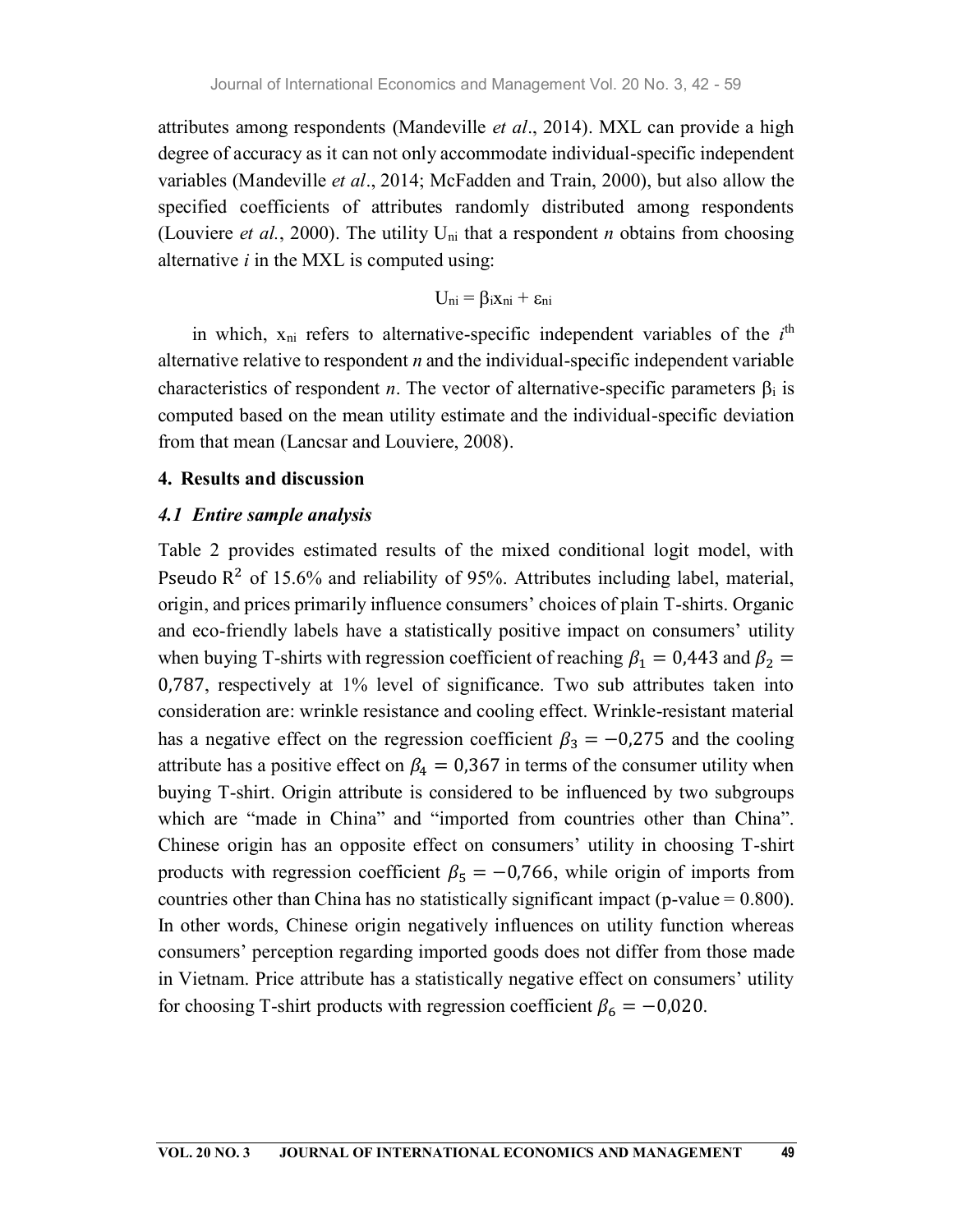| <b>Attribute</b>                 | <b>Regression coefficient</b> | <b>Standard deviation</b> |
|----------------------------------|-------------------------------|---------------------------|
| Label (ref: ordinary)            |                               |                           |
| Organic                          | $0.443***$                    | 0.114                     |
| Eco-friendly                     | $0.787***$                    | 0.154                     |
| Material (ref: stretch recovery) |                               |                           |
| Wrinkle-resistant                | $-0.275**$                    | 0.133                     |
| Cooling                          | $0.367***$                    | 0.109                     |
| Origin (ref: Vietnam)            |                               |                           |
| China                            | $-0.766*$                     | 0.099                     |
| Imported                         | $-0.028$                      | 0.110                     |
| Price                            | $-0.0208895$                  | 0.003                     |
| <b>ASC</b>                       | $0.140***$                    | 0.131                     |
| Observations made                | 2.028                         |                           |
| Pseudo R2                        | 0.156                         |                           |

| Table 2. MXL model estimate |
|-----------------------------|
|-----------------------------|

| Note: *, **, *** represent levels of significance of 10%, 5% and 1%, respectively. |  |
|------------------------------------------------------------------------------------|--|
|------------------------------------------------------------------------------------|--|

Source: Authors' calculation

# 4.2 Subgroup analysis

# In terms of gender

Organic and eco-friendly labels have more statistically significant influence on females than males. Male consumers see no different impact in terms of how organic label and normal label affecting their buying decision. Material attribute have different effects on the two sex groups, if the female gender group is affected by the material attribute with the coefficients  $\beta_3 = -0.340$  and  $\beta_4 = 0.431$ respectively; there was, again, no significant impact on the male gender group (pvalue =  $0.383$  and p-value =  $0.120$ ) in terms of material attribute. The analysis results show that the female gender group is significantly affected by the material attribute of the T-shirt products, while the male gender group is not significantly affected by this attribute. The origin attribute of China has a negative effect on the utility of both sex groups while both male and female see no difference between the imported T-shirt and made in Vietnam T-Shirt.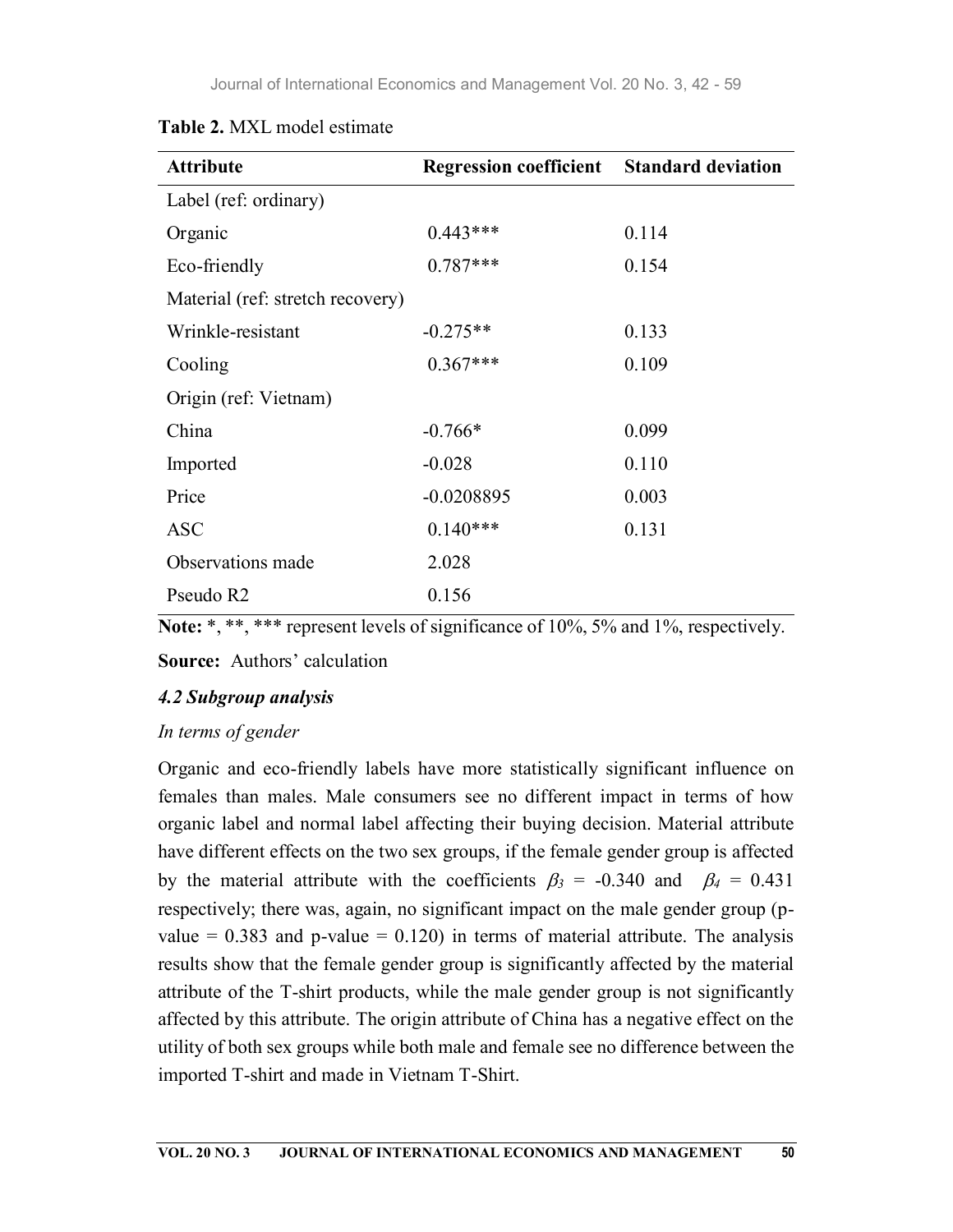|                      |                           | Subgroup analysis by three different groups |             |                       |              |             |             |  |
|----------------------|---------------------------|---------------------------------------------|-------------|-----------------------|--------------|-------------|-------------|--|
| <b>Attributes</b>    |                           | Gender                                      |             | <b>Income</b>         |              | <b>CSR</b>  |             |  |
|                      |                           | <b>Male</b>                                 | Female      | Under<br>\$50         | Over<br>\$50 | Low         | <b>High</b> |  |
|                      |                           | 0.284                                       | $0.538***$  | 0.45                  | $0.494***$   | 0.302       | $0.517***$  |  |
| Label                | Organic                   | (0.18)                                      | (0.15)      | (0.182)               | (0.155)      | (0.192)     | (0.143)     |  |
| (ref:<br>normal)     | Eco-                      | $0.564**$                                   | $0.917***$  | $0.802***$            | $0.794***$   | $0.579**$   | $0.904***$  |  |
|                      | friendly                  | (0.253)                                     | (0.199)     | (0.257)               | (0.195)      | (0.262)     | (0.193)     |  |
| Materials            | Wrinkle-                  | $-0.183$                                    | $-0.340**$  | $-0.216$              | $-0.374**$   | $-0.218$    | $-0.309*$   |  |
| $(ref)$ :            | resistant                 | (0.21)                                      | (0.173)     | (0.196)               | (0.188)      | (0.223)     | (0.166)     |  |
| stretch              |                           | 0.262                                       |             | $0.431***$ $0.689***$ | 0.075        | $0.398**$   | $0.346**$   |  |
| recovery)            | Cooling                   | (0.168)                                     | (0.143)     | (0.172)               | (0.145)      | (0.18)      | (0.137)     |  |
|                      | China                     | $-1.019***$                                 | $-0.613***$ | $-0.761***$           | $-0.779***$  | $-0.676*$   | $-0.818***$ |  |
| Origin<br>$(ref)$ :  |                           | (0.162)                                     | (0.128)     | (0.153)               | (0.134)      | (0.162)     | (0.127)     |  |
| Vietnam)             | Imported                  | $-0.077$                                    | 0.017       | $-0.152$              | 0.189        | 0.262       | $-0.183$    |  |
|                      |                           | (0.173)                                     | (0.146)     | (0.166)               | (0.156)      | (0.188)     | (0.138)     |  |
|                      |                           | $-0.022***$                                 | $-0.020***$ | $-0.024***$           | $-0.015***$  | $-0.019***$ | $-0.021***$ |  |
| Price                |                           | (0.005)                                     | (0.004)     | (0.004)               | (0.004)      | (0.005)     | (0.003)     |  |
|                      |                           | 0.244                                       |             | 0.231                 | 0.103        | 0.19        | 0.105       |  |
| <b>ASC</b>           |                           | (0.218)                                     |             | (0.272)               | (0.173)      | (0.218)     | (0.166)     |  |
| Model<br>diagnostics | Number of<br>Observations | 852                                         | 1176        | 948                   | 1080         | 720         | 1308        |  |
|                      | Pseudo R2                 | 0.1894                                      | 0.1471      | 0.1708                | 0.1657       | 0.154       | 0.159       |  |

Table 3. Subgroup analysis by gender, income, and CSR awareness

Note: The symbols \*, \*\*, \*\*\* respectively represent levels of significance of 10%, 5% and 1%. Numbers in parentheses indicate the standard deviation

### Source: The Authors' calculation

#### In terms of income

Unlike the estimated results for the entirety of the surveyed subjects, the impact of each attribute varies according to income level. The influence of price on consumer behaviors is more remarkable among young consumers who earn less than 50 USD compared to those whose income exceeds 50 USD. Labels that reflect CSR towards environmental protection also influence both groups. Organic labels only have statistical significance impact on young consumers earning more than 50 USD, whereas eco-friendly labels have positive impacts on both groups.

In terms of CSR awareness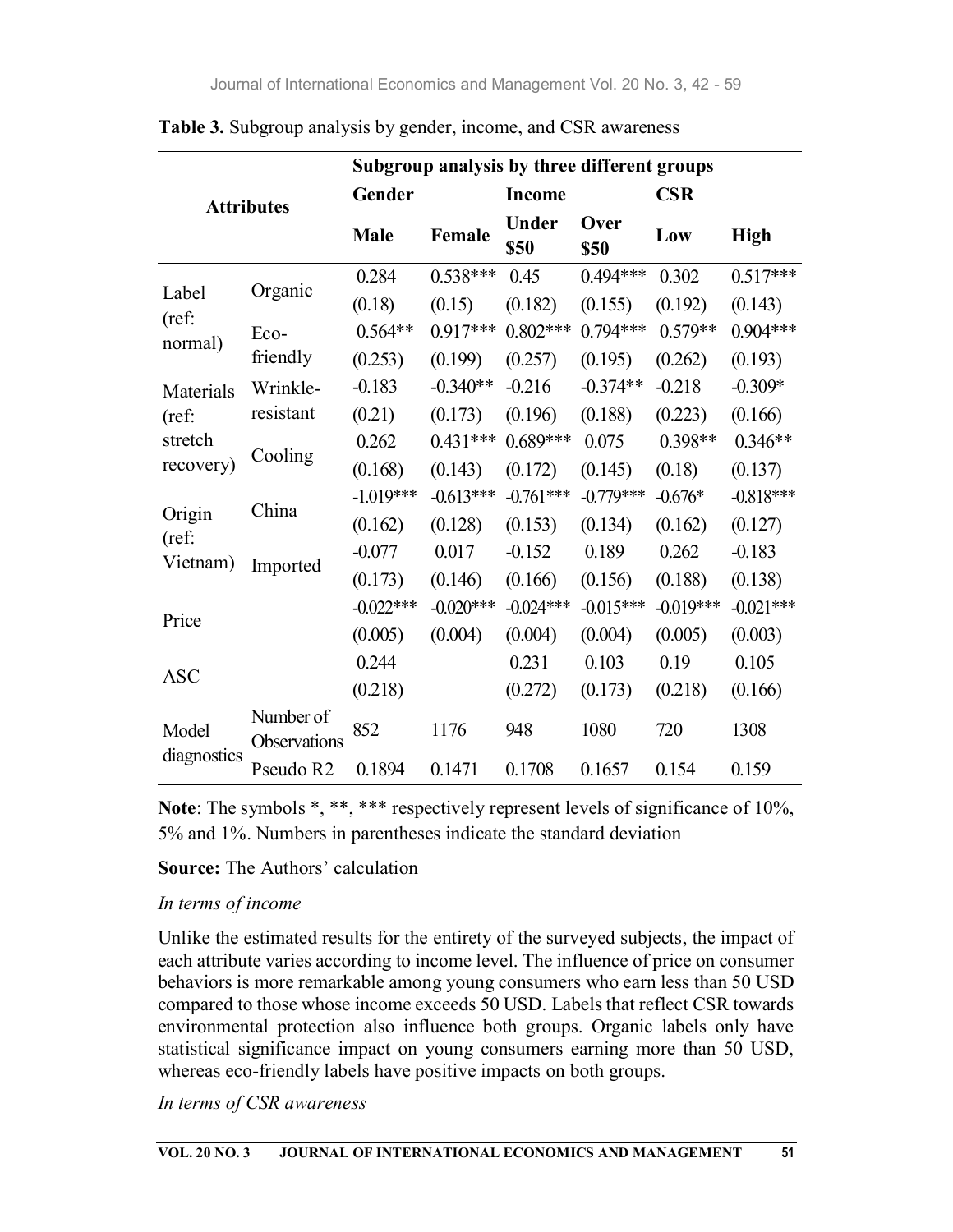According to young consumers' perceptions of CSR, the authors considered dividing the group of young consumers to group with a high awareness of CSR and group with low awareness of CSR. The utility ascribed to each attribute varies according to level of awareness of CSR, in which organic and eco-friendly labels have a significant positive impact on young consumers who are acutely aware of CSR. In contrast, for young consumers with little CSR awareness, organic labels have no statistical significance impact whereas eco-friendly labels have less impact on them than on the other group.

# 4.3 WTP for subgroups

The magnitude of price young consumers willing to trade-off differed depending on different groups. In other words, WTP became higher or lower depending on the subgroup division. This implies that the WTP estimates may be heterogeneous across the respondents with different demographic and CSR awareness factors. Table 4 provides WTP estimates for each attribute of different subgroups. The MXL models in the subgroup analysis section provide coefficient estimates for each subgroup.

|                      | <b>Attributes</b> |                                                                                    |                  |                                        |  |                                     |  |  |
|----------------------|-------------------|------------------------------------------------------------------------------------|------------------|----------------------------------------|--|-------------------------------------|--|--|
|                      | Label             |                                                                                    | <b>Materials</b> |                                        |  | Origin                              |  |  |
| Sub-group            | (ref: ordinary)   |                                                                                    |                  | (ref: stretch recovery) (ref: Vietnam) |  |                                     |  |  |
|                      |                   | Organic Eco-friendly Wrinkle-resistant Cooling China                               |                  |                                        |  |                                     |  |  |
| Gender               |                   |                                                                                    |                  |                                        |  |                                     |  |  |
| Male                 |                   | 25.16                                                                              |                  |                                        |  | $-45.434$                           |  |  |
|                      |                   | $(6.69 \t 43.62)$                                                                  |                  |                                        |  | $(-65.30 -25.57)$                   |  |  |
| Female               | 26.79             | 45.69                                                                              | $-16.96$ 21.47   |                                        |  | $-30.531$                           |  |  |
|                      |                   | $(11.49 \t42.09) (28.38 \t63.01) (-36.86 \t2.94) (7.42 \t35.52) (-45.12 \t-15.93)$ |                  |                                        |  |                                     |  |  |
| Income               |                   |                                                                                    |                  |                                        |  |                                     |  |  |
|                      | 18.25             | 32.516                                                                             |                  |                                        |  | 27.94 -30.872                       |  |  |
| Under \$50           |                   | $(5.53 \t30.97) (16.40 \t48.63)$                                                   |                  |                                        |  | 13.47 42.24 (-44.20 -17.54)         |  |  |
|                      | 32.448            | 52.092 -24.534                                                                     |                  |                                        |  | $-51.083$                           |  |  |
| Over \$50            |                   | $(7.82 \t57.08) (25.39 \t78.79) (-55.21 \t6.14)$                                   |                  |                                        |  | $(-80.56 -21.61)$                   |  |  |
| <b>CSR</b> Awareness |                   |                                                                                    |                  |                                        |  |                                     |  |  |
| Low                  |                   | 29.789                                                                             |                  | 27.94                                  |  | $-30.872$                           |  |  |
|                      |                   | $(7.81 \t51.78)$                                                                   |                  |                                        |  | $(13.47 \t42.41) (-44.20 \t-17.54)$ |  |  |
|                      | 23.669            | 41.382                                                                             | $-24.54$         |                                        |  | $-37.449$                           |  |  |
| High                 |                   | $(11.09 \t36.25) (26.51 \t56.25) (-55.21 \t6.14)$                                  |                  |                                        |  | $(-51.59 -23.31)$                   |  |  |

Table 4. Willingness to pay for subgroups

Note: Numbers in parentheses indicate the standard deviation

### Source: The Authors' calculation

### The value consumers placed on T-shirt attributes varied considerably by gender

Organic and eco-friendly labels appeal more favorably to female young consumers than male young consumers. Female young consumers are more willing than their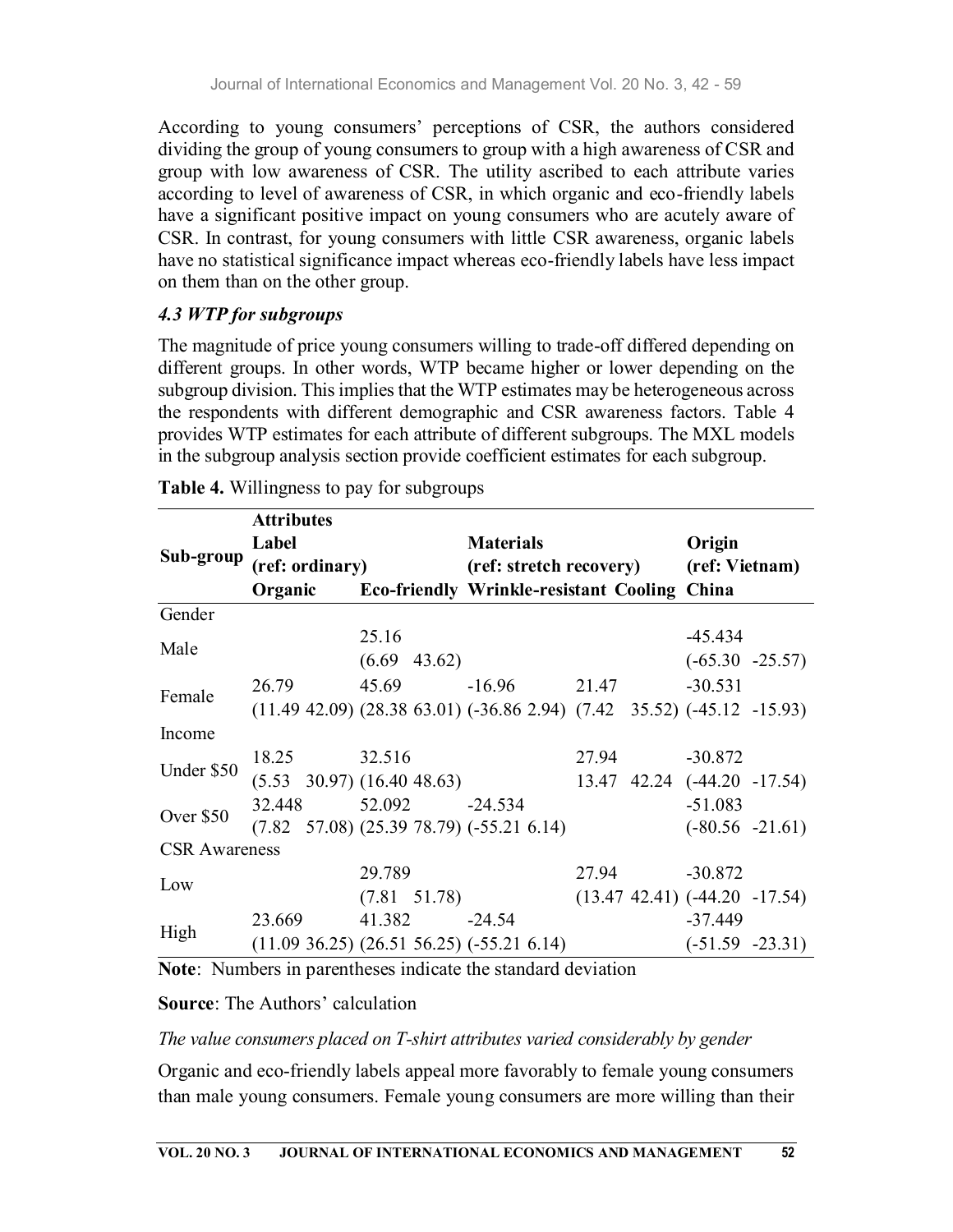male counterparts to pay higher prices for organic and eco-friendly labels. Also, female young consumers tend to be more selective regarding materials and origins compared to male young consumers.

WTP for each attribute slightly increases with income level while sensitivity to price drops marginally

In other words, those with higher income are less sensitive to fluctuations in prices and are willing to pay more for products with eco-friendly attributes that demonstrate strong CSR. For example, WTP of those earning less than 50 USD for eco-friendly labels averages 32.5% while that of those earning more than 50 USD approximates 52.1%.

Young consumers with acute awareness of CSR are remarkably more willing to pay for organic and eco-friendly labels

In other words, young consumers who are well-aware of CSR are willing to pay higher prices for organic and eco-friendly labels.

# 4.4 Predicted uptake

Each kind of change in attributes has different impacts on different subgroups. Table 5 displays the impact on each subgroup represented by the probability of purchase.

|               | <b>Attribute Uptake</b> |       |                                   |         |      |                                             |      |        |
|---------------|-------------------------|-------|-----------------------------------|---------|------|---------------------------------------------|------|--------|
| Sub-          | Price                   |       |                                   | Label   |      | <b>Material</b>                             |      | Origin |
| groups $20\%$ |                         | 40%   | 50%<br>increase increase increase | Organic | Eco- | Wrinkle-Cooling China<br>friendly resistant |      |        |
| Gender        |                         |       |                                   |         |      |                                             |      |        |
| Male          | $-22$                   | $-42$ | $-51$                             |         | 27   |                                             |      | $-47$  |
| Female        | $-20$                   | $-38$ | $-46$                             | 26      | 43   | $-17$                                       | 21.2 | 30     |
| Income        |                         |       |                                   |         |      |                                             |      |        |
| Under<br>\$50 | $-24$                   | $-46$ | $-55$                             | 22      | 38   |                                             | 33   | $-38$  |
| Over<br>\$50  | $-15$                   | $-30$ | $-36$                             | 24      | 38   | $-18$                                       | 3.7  | $-37$  |
|               | <b>CSR</b> Awareness    |       |                                   |         |      |                                             |      |        |
| Low           | $-19$                   | $-37$ | $-45$                             |         | 53   |                                             | 20   | $-33$  |
| High          | $-22$                   | $-41$ | 50                                | 25      | 42   | $-15$                                       | 17   | $-39$  |

|  | Table 5. Proportion of uptake for subgroups |  |
|--|---------------------------------------------|--|
|  |                                             |  |

Source: The Authors' calculation

Gender subgroups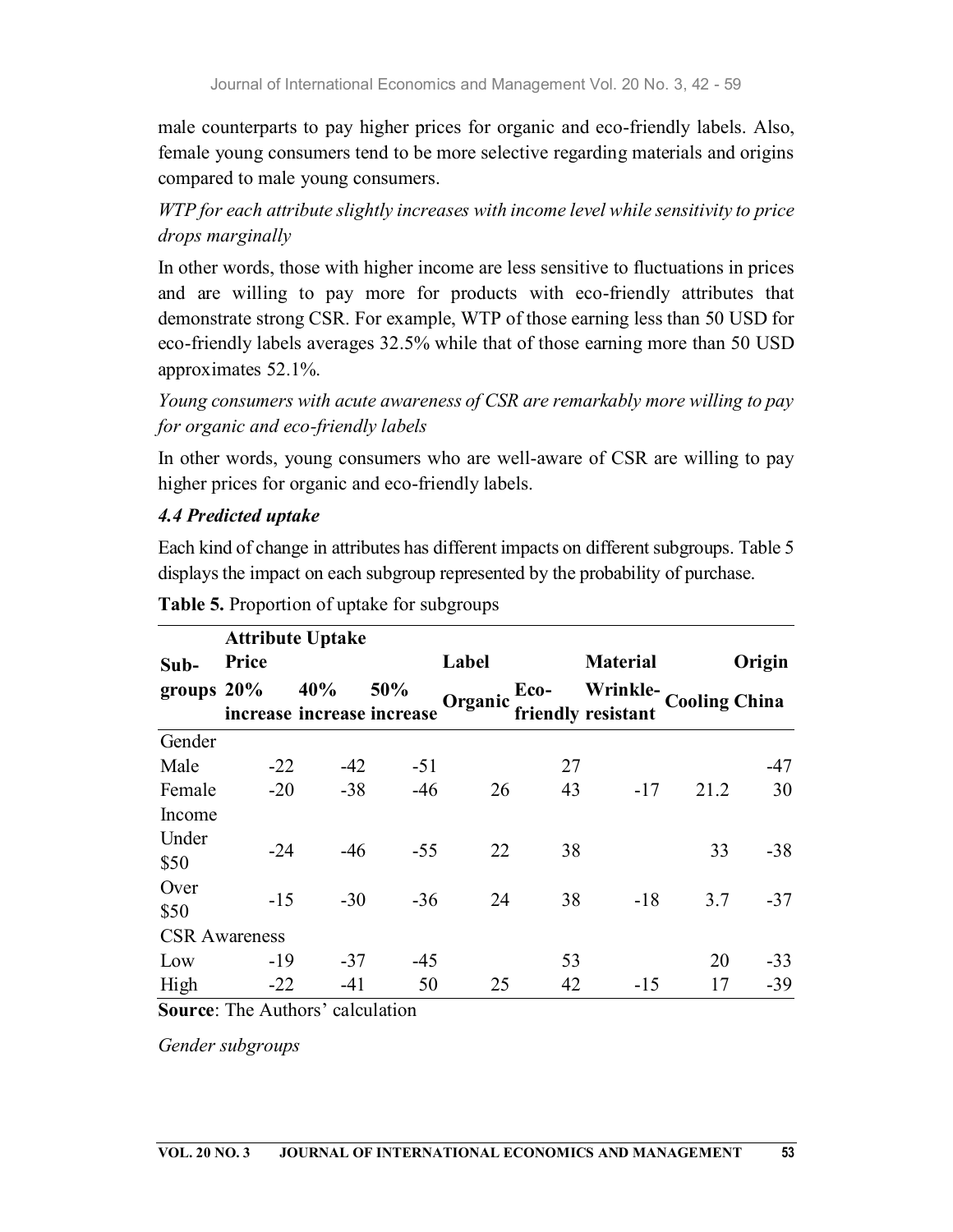As price increases, the probability of selecting products with higher prices is lower among males than females. While materials affect the probability of purchase among females, this is not the case for male consumers. In terms of Chinese origin, the probability of purchase is higher among females than males.

## Income subgroups

For those with higher income, the probability of purchase when prices increase is higher than those who earn less. This discrepancy is further highlighted as prices climb. Increasing price by 20% decreases the respective probability of buying by 24 percentage points for consumers earning less than 50 USD and 15 percentage points for those earning more than 50 USD. Raising prices to 40% and 50% decrease the respective probability of buying by 46 and 55 percentage points for consumers earning less than 50 USD and 30 and 36 percentage points for those earning more than 50 USD.

# CSR awareness subgroups

Young consumers with acute awareness of CSR are 25 percentage point more likely to purchase T-shirts with organic labels and 42 percentage point more likely to buy those with eco-friendly labels.

## 5. Discussion and implications

The price attribute is the attribute that young consumers are highly sensitive to. Consumers with higher income are willing to pay more for both conventional and organic/eco-friendly products. Since the participants in this study were generation Z, whose income is relatively low, the relationship between income, price, and WTP is unsurprising and supported by previous studies (Ellis *et al.*, 2012; Lori, 2017).

In recent years, advances in fabric technology have come to the forefront (Li et al., 2014). Concerning the material properties, participants place a higher level of importance on cooling materials than non-wrinkle and stretch-recovery materials. The female group is significantly affected by the material properties of the T-shirt products.

In the sample, consumers are willing to pay 21.2% higher price for the 'organic' label products and 37.7% higher price for the 'eco-friendly' apparel, compared to products with ordinary labels. Although eco-friendly and organic are both preferred labels, it is helpful to know that consumers prefer the eco-friendly T-shirt over the organic T-shirt. This supports previous findings by Lori (2017) who indicates that in the long run 56 out of every 100 consumers would purchase the eco-friendly labelled products instead of the organic ones.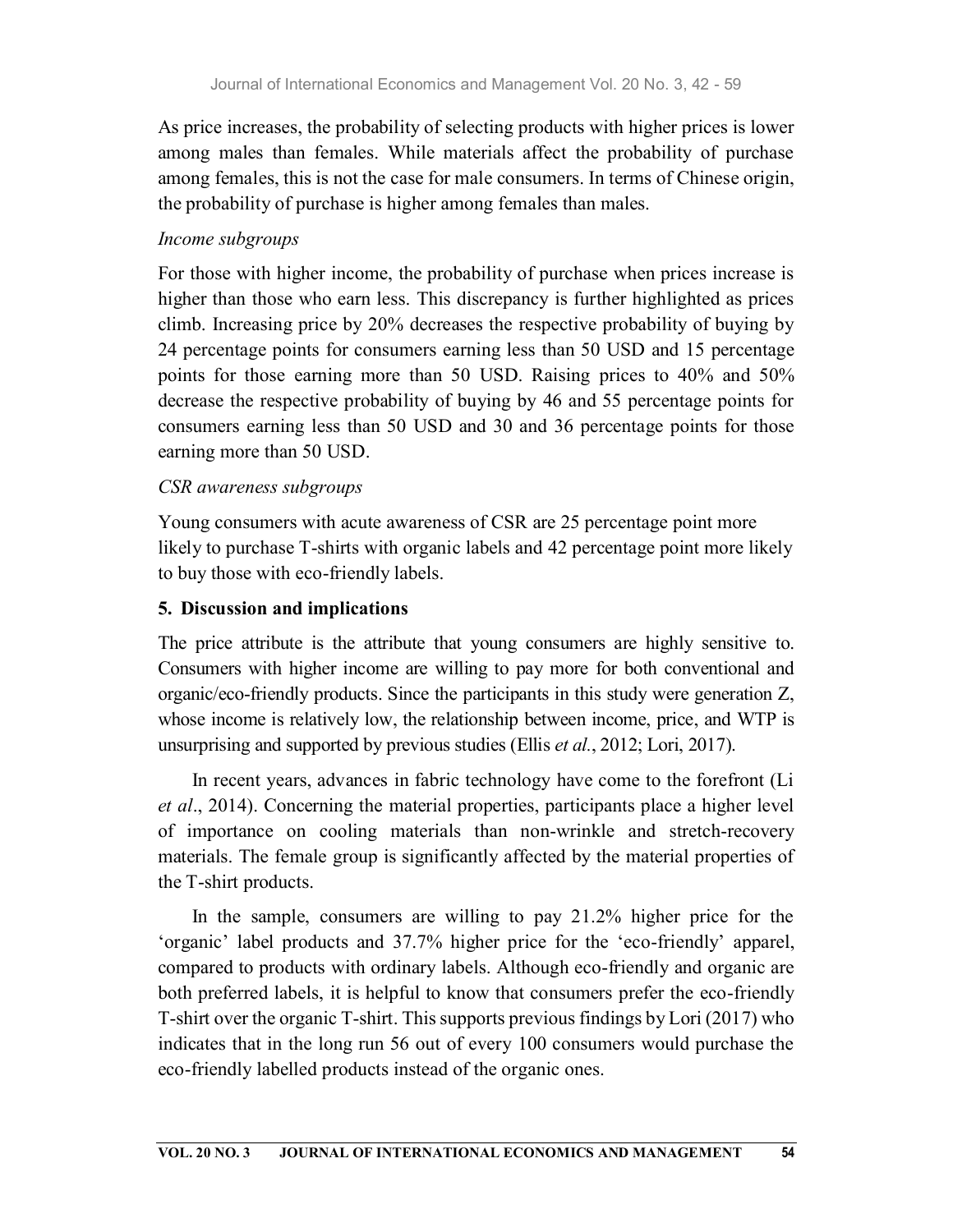Where apparel is produced can be referred to as the social value of a product (Sheth et al., 1991). Consumers associate country of origin with level of quality of a garment (Dickerson, 1987), which in turn affects consumer buying intention positively or negatively (Rashid et al., 2016). Regarding the origin attribute, Chinese origin has a negative impact on consumers' utility, while imported origin does not show a significant difference compared to Vietnamese origin. When Made in Vietnam apparel is preferred it might be based on the respondents' intention to portray their social image that they support domestic products.

There is a big difference in the willingness to pay for T-shirts among groups with different level of CSR awareness. Label attributes related to CSR in protecting the environment have a positive impact on consumers' utility. The study finds that young consumers with a high level of CSR awareness are willing to pay more for organic and environmental labels. This supports previous findings that consumer knowledge is directly related to their sustainable buying intention (Kang *et al.*, 2013).

The research shows that the implementation of CSR is a wise and necessary strategy for businesses to advance in a world of integrated sustainability, especially in a developing country as Vietnam. As consumers' awareness increases, businesses that execute CSR properly gain a competitive edge in both domestic and international market. From the research results of the topic, consumers are aware of positive CSR, but not fully and accurately aware of CSR functions. Consumers have a higher degree of utility for the label 'environmentally friendly' than the 'organic' label while the two labels are of similar nature. Regulators need to increase the content of educating consumers about CSR so that consumers can make the right choice when buying goods, and at the same time protect their own interests through communication channels, television, newspapers, seminars, and exchange forums.

Consumers also have a negative attitude towards garments originating from China, as well as an indifferent attitude toward imported garments. This is an opportunity for Vietnamese businesses to develop eco-friendly garments, first of all on the domestic and then on the export market. The research results also show that the label 'environmentally friendly' has a greater influence on consumer satisfaction than organic labels, so businesses should pay attention to naming labels to suit consumers' preference.

In terms of education, it is advisable that educational content regarding CSR be integrated into the teaching program via conferences and field trips, thus raising awareness among youths-the next generation of consumers with potential for global integration or the would-be entrepreneurs.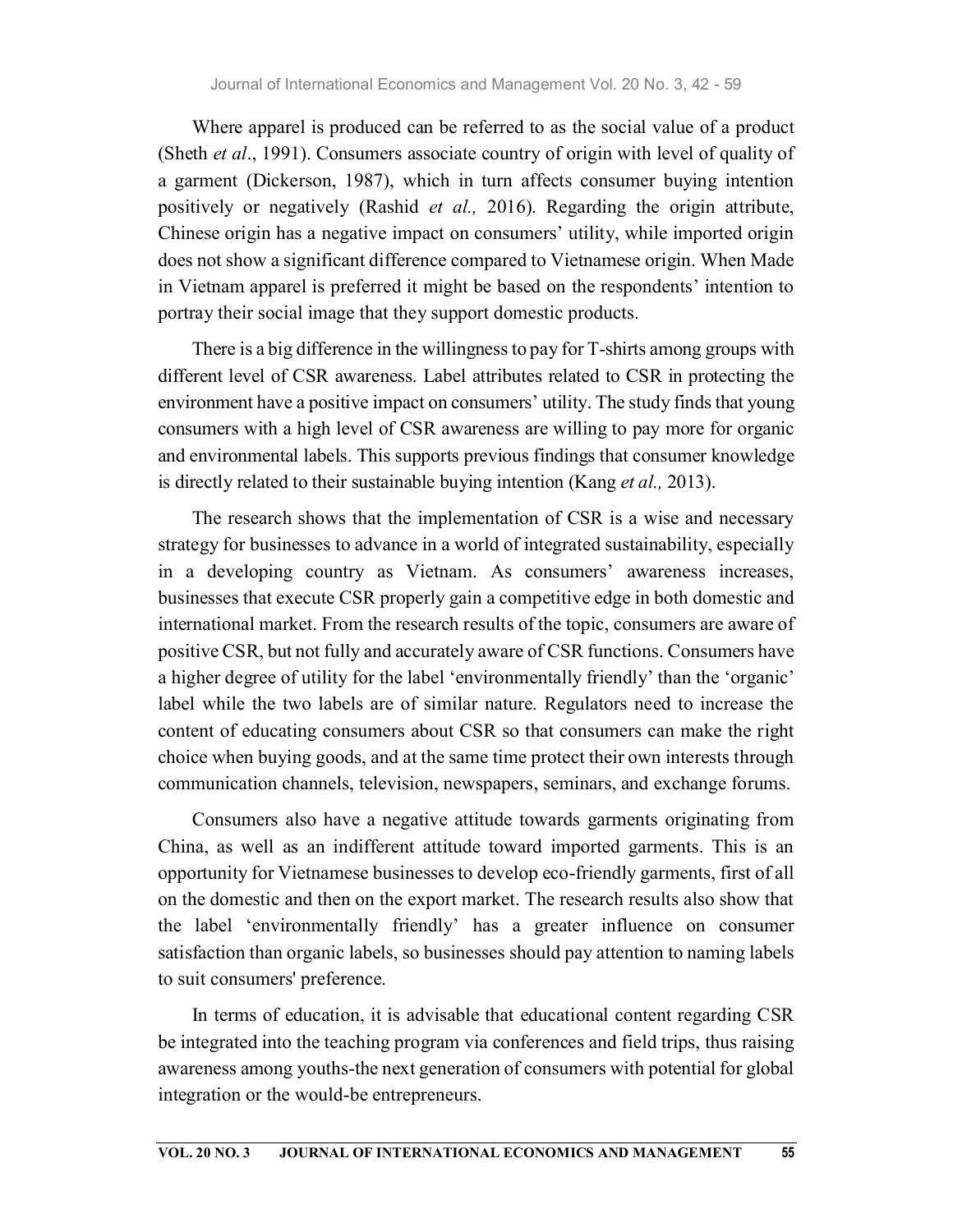#### 6. Conclusion

The current study provides insight into willingness to pay and trade-off that generation Z consumers make when considering attributes for eco-friendly apparel. Young consumers placed more importance on sustainable apparel than conventional products. The findings also suggest that enterprises should consider the language used when communicating with consumers since eco-friendly apparel are preferred than organic ones. Also, consumers prefer products Made in Vietnam, suggesting the promotion of domestic manufacturing through in-depth branding, product positioning and promotions. The research also shows that the application of CSR in enterprises is the right and necessary step to be taken for businesses to develop in a sustainable integration world. The present study provides potential direction to apparel manufacturers and retailers, as this study suggests eco-friendly and made in Vietnam are important attributes to be addressed.

The paper has some limitations for further research. The authors use a sample of generation Z students; therefore, the results cannot be generalized to population of all age ranges. Furthermore, T-shirt was chosen since it is unisex and popular. However, it is a utilitarian product, which brings less emotion to consumers than several types of products, like jeans for example. Consumers might be willing to pay higher price for products which bring them more emotion. Thus, the results might not be generalized to all types of clothing.

There are numerous questions which need to be examined in greater detail for future research. These include the following: First, consumers prefer eco-friendly than organic apparel seen in the current study. Thus, more research on consumers' decision-making mechanisms when purchasing sustainable apparel is needed. Second, willingness to pay and trade-off made by not only young generation but also consumers of all age ranges could be elicited. Third, consumers' decision making mechanisms toward other types of clothing should be studied. This would be valuable for manufacturers and retailers to know.

#### References

- Arbuthnot, J. (1977), "The roles of attitudinal and behavioral variables in the prediction of environmental behavior and knowledge", Environment and Behavior, Vol. 9 No. 2, pp. 217 - 232.
- Banerjee, B. and McKeage, K. (1994), How green is my value: exploring the relationship between environmentalism and materialism, ACR North American Advances.
- Boulstridge, E. and Carrigan, M. (2000), "Do consumers really care about corporate responsibility? Highlighting the attitude-behavior gap", Journal of Communication Management, Vol. 4 No. 4, pp. 355 - 368.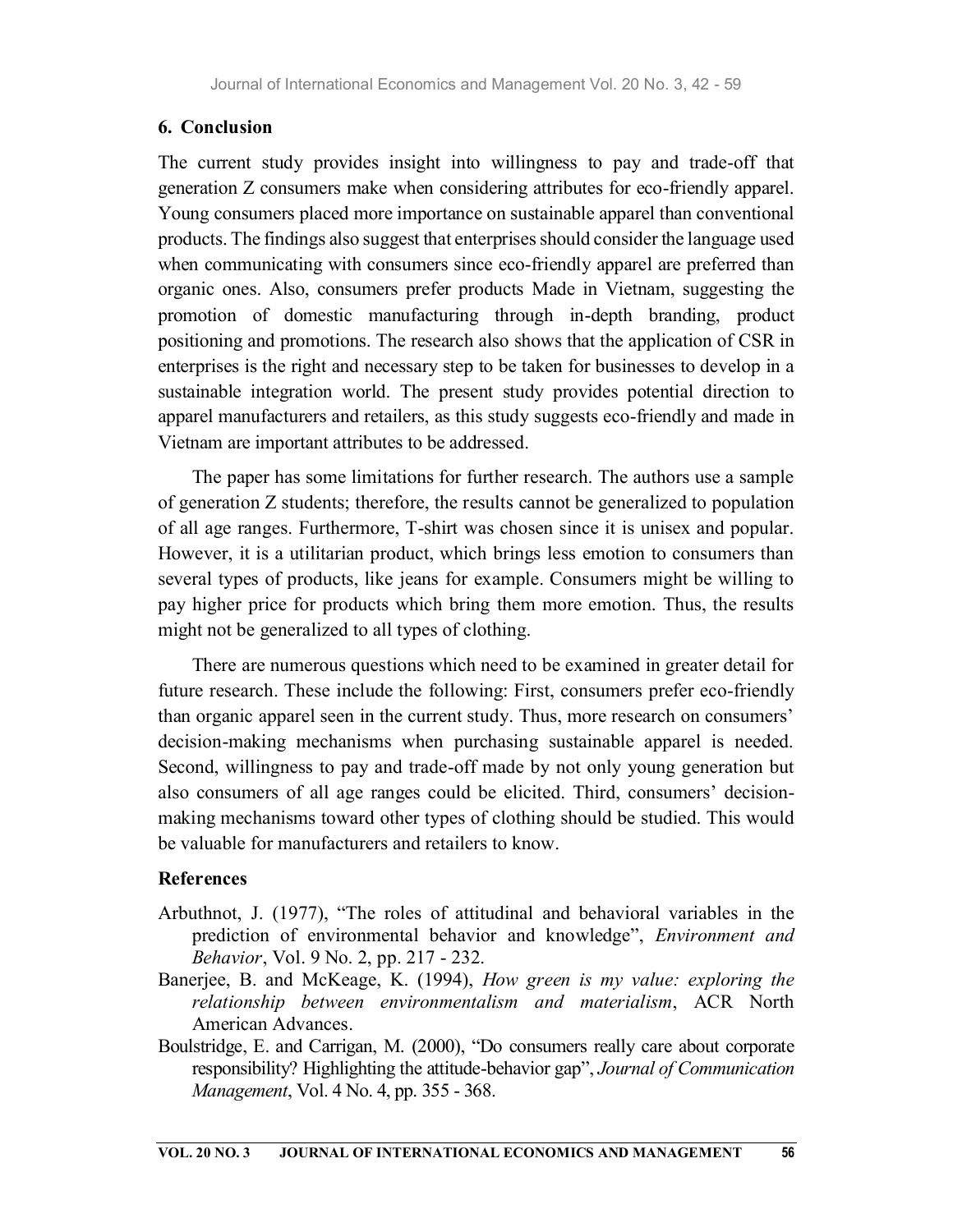- Bui, T.L.H. (2010), "The Vietnamese consumer perception on corporate social responsibility", Journal of International Business Research, Vol. 9 No. 1, pp. 1 - 22.
- Casadesus-Masanell, R., Crooke, M., Reinhardt, F. and Vasishth, V. (2009), "Household willingness to pay for green goods: evidence from Patagonia's introduction of organic cotton sportswear", Journal of Economics and Management Strategy, Vol. 18 No. 1, pp. 203 - 233.
- Cowan, K. and Kinley, T. (2014), "Green spirit: consumer empathies for green apparel", International Journal of Consumer Studies, Vol. 38 No. 5, pp. 493 - 499.
- DeShazo, J. and Fermo, G. (2002), "Designing choice sets for stated preference methods: the effects of complexity on choice consistency", Journal of Environmental Economics and Management, Vol. 44 No. 1, pp. 123 - 143.
- Dang, T.K.T. (2017), Nghien cuu cac nhan to anh huong den su san sang mua hang may mac noi dia cua nguoi tieu dung Viet Nam o cac thanh pho, Luan an Tien si, Truong Dai hoc Kinh te Quoc dan.
- Dickerson, K.G. (1987), "Relative importance of country of origin as an attribute in apparel choices", Journal of Consumer Studies & Home Economics, Vol. 11 No. 4, pp. 333 - 343.
- Ellis, J.L., McCracken, V.A. and Skuza, N. (2012), "Insights into willingness to pay for organic cotton apparel", Journal of Fashion Marketing and Management: An International Journal, Vol. 16 No. 3, pp. 290 - 305.
- Freeman, R.E. (1984), Strategic management: a stakeholder approach, Boston: Pittman.
- Gam, H.J., Cao, H., Farr, C. and Kang, M. (2010), "Quest for the eco-apparel market: a study of mothers' willingness to purchase organic cotton clothing for their children", International Journal of Consumer Studies, Vol. 34 No. 6, pp. 648 - 656.
- Gilg, A., Barr, S. and Ford, N. (2005), "Green consumption or sustainable lifestyles: identifying the sustainable consumer", *Futures*, Vol. 37 No. 6, pp. 481 - 506.
- Heikkurinen, P., Young, C.W. and Morgan, E. (2019), "Business for sustainable change: extending eco-efficiency and eco-sufficiency strategies to consumers", Journal of Cleaner Production, Vol. 218, pp. 656 - 664.
- Hensher, D.A., Rose, J.M. and Greene, W.H. (2005), *Applied choice analysis: a* primer, Cambridge University Press.
- Hwang, C.G., Lee, Y. and Diddi, S. (2015), "Generation Y's moral obligation and purchase intentions for organic, fair-trade, and recycled apparel products", International Journal of Fashion Design, Technology and Education, Vol. 8 No. 2, pp. 97 - 107.
- Joergens, C. (2006), "Ethical fashion: myth or future trend?", Journal of Fashion Marketing and Management, Vol. 10 No. 3, pp. 360 - 371.
- Johnson, R.M. and Orme, B.K. (1996), How many questions should you ask in choicebased conjoint studies, Paper presented at the Art Forum, Beaver Creek.
- Kang, J., Lin, C. and Kim, S. (2013), "Environmentally sustainable textile and apparel consumption: the role of consumer knowledge, perceived consumer effectiveness and perceived personal relevance", International Journal of Consumer Studies, Vol. 37 No. 4, pp. 442 - 453.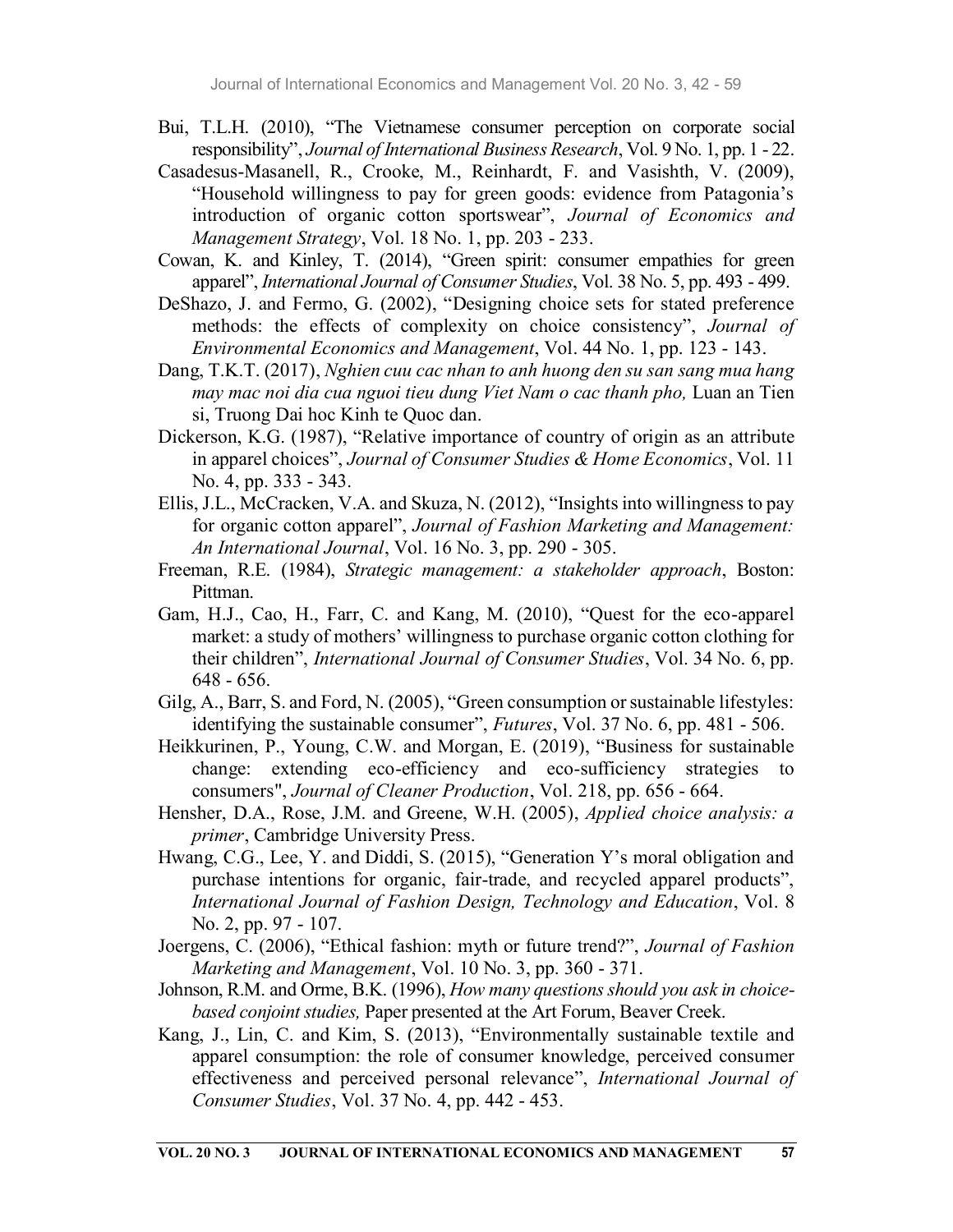- Lagarde, M. and Blaauw, D. (2009), "A review of the application and contribution of discrete choice experiments to inform human resources policy interventions", Human Resources for Health, Vol. 7 No. 1, pp. 1 - 10.
- Lancaster, K.J. (1966), "A new approach to consumer theory", *Journal of Political* Economy, Vol. 74 No. 2, pp. 132 - 157.
- Lancsar, E. and Louviere, J. (2008), "Conducting discrete choice experiments to inform healthcare decision making", Pharmacoeconomics, Vol. 26 No. 8, pp. 661 - 677.
- Laroche, M., Bergeron, J. and Barbaro-Forleo, G. (2001), "Targeting consumers who are willing to pay more for environmentally friendly products", Journal of Consumer Marketing, Vol. 18 No. 6, pp. 503 - 520.
- Li, K., Zhang, J. and Gong, J. (2014), "Wrinkle-resistant finish of foam technology for cotton fabric", Journal of Industrial Textiles, Vol. 43 No. 4, pp. 525 - 535.
- Lin, S. (2010), "A case study in Hawaii: who will pay more for organic cotton?", International Journal of Consumer Studies, Vol. 34 No. 4, pp. 481 - 489.
- Lori, R. and Delisia, M. (2017), "Consumer decision making when purchasing ecofriendly apparel", *International Journal of Retail & Distribution Management*, Vol. 45 No. 4, pp. 404 - 418.
- Louviere, J.J., Hensher, D.A. and Swait, J.D. (2000), Stated choice methods: analysis and applications, Cambridge University Press.
- Luzio, J.P.P. and Lemke, F. (2013), "Exploring green consumers' product demands and consumption processes: the case of Portuguese green consumers", European Business Review, Vol. 25 No. 3, pp. 281 - 300.
- Mandeville, K.L., Lagarde, M. and Hanson, K. (2014), "The use of discrete choice experiments to inform health workforce policy: a systematic review", BMC Health Services Research, Vol. 14 No. 1, pp. 367 - 381.
- McFadden, D. (1986), "The choice theory approach to market research", Marketing Science, Vol. 5 No. 4, pp. 275 - 297.
- McFadden, D. and Train, K. (2000), "Mixed MNL models for discrete response", Journal of Applied Econometrics, Vol. 15 No. 5, pp. 447 - 470.
- McGoldrick, P.J. and Freestone, O.M. (2008), "Ethical product premiums: antecedents and extent of consumers' willingness to pay", The International Review of Retail, Distribution, and Consumer Research, Vol. 18 No. 2, pp. 185 - 201.
- Meyer, A. (2001), "What's in it for the consumers? Successfully marketing green clothes", Business Strategy and the Environment, Vol. 10 No. 5, pp. 317 - 330.
- Nguyen, T.K. and Nguyen, T.L.A. (2016), "Nghien cuu y dinh tieu dung xanh cua nguoi tieu dung tai TP. Ho Chi Minh", Tap chi Khoa hoc Truong Dai hoc Su pham TP HCM, Vol. 47, pp. 42 - 52.
- Nguyen, T.P. and Dekhili, S. (2019), Sustainable development in Vietnam: an examination of consumers' perceptions of green products, Business Strategy and Development.
- Orme, B. (1998), Sample size issues for conjoint analysis studies, Sawthooth Software Research paper Series. Squim, WA, USA: Sawthooth Software Inc.